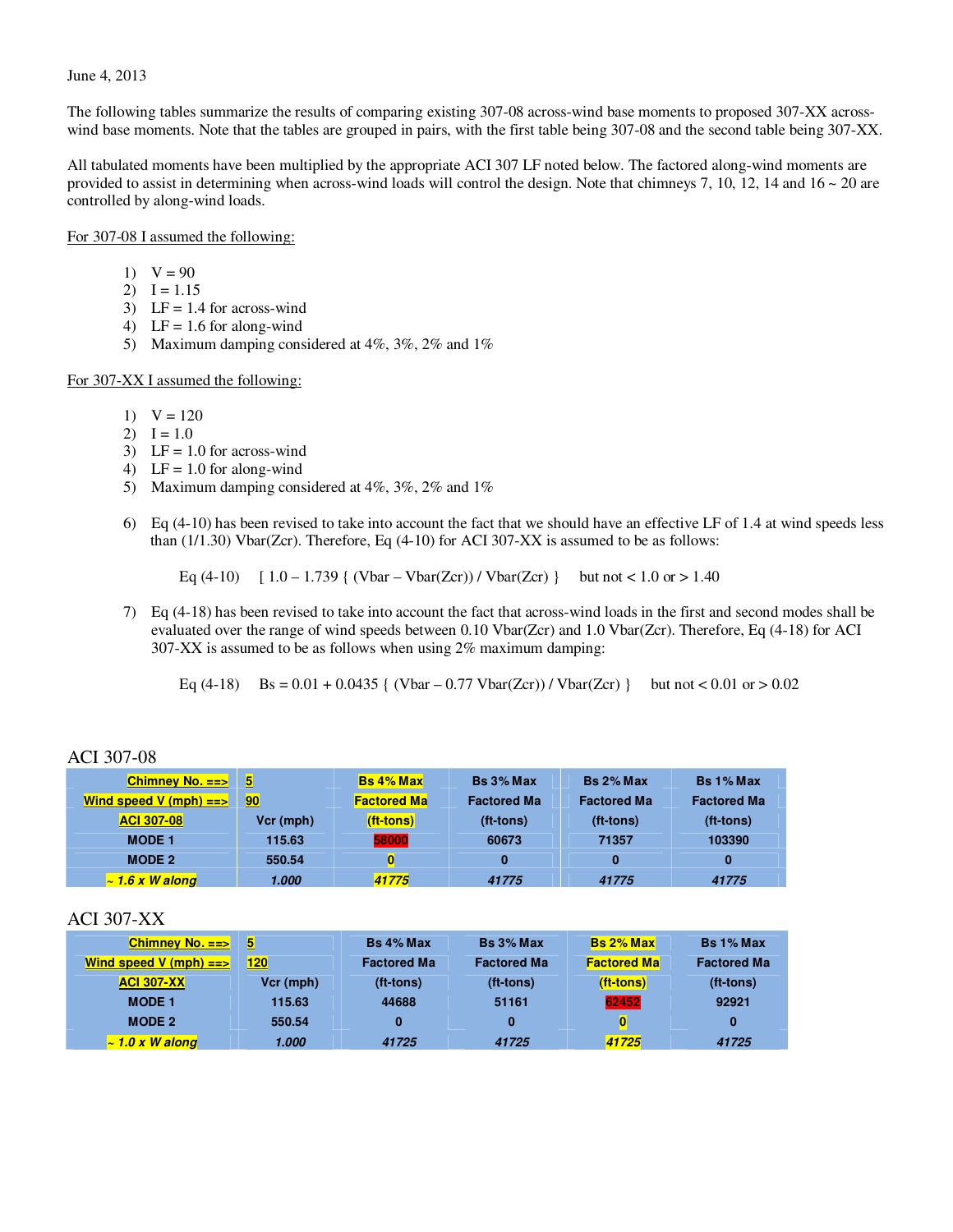| Chimney No. $==$        | <b>16</b> | Bs 4% Max          | Bs 3% Max          | Bs 2% Max          | Bs 1% Max          |
|-------------------------|-----------|--------------------|--------------------|--------------------|--------------------|
| Wind speed V (mph) $==$ | 90        | <b>Factored Ma</b> | <b>Factored Ma</b> | <b>Factored Ma</b> | <b>Factored Ma</b> |
| <b>ACI 307-08</b>       | Vcr (mph) | (ft-tons)          | (ft-tons)          | (ft-tons)          | (ft-tons)          |
| <b>MODE 1</b>           | 62.28     | 27576              | 27576              | 27576              | 27576              |
| MODE 2                  | 360.42    | 0                  | 0                  | 0                  | 0                  |
| $\sim$ 1.6 x W along    | 1.000     | 23953              | 23953              | 23953              | 23953              |

### ACI 307-XX

| Chimney No. $==$        | 6         | <b>Bs 4% Max</b>   | Bs 3% Max          | Bs 2% Max          | <b>Bs 1% Max</b>   |
|-------------------------|-----------|--------------------|--------------------|--------------------|--------------------|
| Wind speed V (mph) $==$ | 120       | <b>Factored Ma</b> | <b>Factored Ma</b> | <b>Factored Ma</b> | <b>Factored Ma</b> |
| <b>ACI 307-XX</b>       | Vcr (mph) | (ft-tons)          | (ft-tons)          | (ft-tons)          | (ft-tons)          |
| <b>MODE 1</b>           | 62.28     | 27576              | 27576              | 27576              | 27576              |
| <b>MODE 2</b>           | 360.42    | 0                  | $\bf{0}$           | 0                  | $\bf{0}$           |
| $\sim$ 1.0 x W along    | 1.000     | 24059              | 24059              | 24059              | 24059              |

#### ACI 307-08

| Chimney No. $==$        |           | Bs 4% Max          | Bs 3% Max          | Bs 2% Max          | Bs 1% Max          |
|-------------------------|-----------|--------------------|--------------------|--------------------|--------------------|
| Wind speed V (mph) $==$ | 90        | <b>Factored Ma</b> | <b>Factored Ma</b> | <b>Factored Ma</b> | <b>Factored Ma</b> |
| <b>ACI 307-08</b>       | Vcr (mph) | (ft-tons)          | (ft-tons)          | (ft-tons)          | (ft-tons)          |
| <b>MODE 1</b>           | 28.99     | 2338               | 2338               | 2338               | 2338               |
| <b>MODE 2</b>           | 177.31    | 715                | 829                | 1021               | 1473               |
| $\sim$ 1.6 x W along    | 1.000     | 9452               | 9452               | 9452               | 9452               |

# ACI 307-XX

| Chimney No. $==$        |           | <b>Bs</b> 4% Max   | Bs 3% Max          | Bs 2% Max          | Bs 1% Max          |
|-------------------------|-----------|--------------------|--------------------|--------------------|--------------------|
| Wind speed V (mph) $==$ | 120       | <b>Factored Ma</b> | <b>Factored Ma</b> | <b>Factored Ma</b> | <b>Factored Ma</b> |
| <b>ACI 307-XX</b>       | Vcr (mph) | (ft-tons)          | (ft-tons)          | (ft-tons)          | $(t - t)$          |
| <b>MODE 1</b>           | 28.99     | 2338               | 2338               | 2338               | 2338               |
| <b>MODE 2</b>           | 177.31    | 440                | 509                | 627                | 904                |
| $\sim$ 1.0 x W along    | 1.000     | 9540               | 9540               | 9540               | 9540               |

# ACI 307-08

| Chimney No. $==$        | - 8       | Bs 4% Max          | Bs 3% Max          | Bs 2% Max          | Bs 1% Max          |
|-------------------------|-----------|--------------------|--------------------|--------------------|--------------------|
| Wind speed V (mph) $==$ | 90        | <b>Factored Ma</b> | <b>Factored Ma</b> | <b>Factored Ma</b> | <b>Factored Ma</b> |
| <b>ACI 307-08</b>       | Vcr (mph) | (ft-tons)          | (ft-tons)          | (ft-tons)          | (ft-tons)          |
| <b>MODE 1</b>           | 124.70    | 188793             | 208413             | 251385             | 385637             |
| <b>MODE 2</b>           | 651.04    | 0                  | 0                  |                    | 0                  |
| $\sim$ 1.6 x W along    | 1.000     | 138671             | 138671             | 138671             | 138671             |

| Chimney No. $==$        | - 8       | <b>Bs</b> 4% Max   | Bs 3% Max          | <b>Bs 2% Max</b>   | Bs 1% Max          |
|-------------------------|-----------|--------------------|--------------------|--------------------|--------------------|
| Wind speed V (mph) $==$ | 120       | <b>Factored Ma</b> | <b>Factored Ma</b> | <b>Factored Ma</b> | <b>Factored Ma</b> |
| <b>ACI 307-XX</b>       | Vcr (mph) | (ft-tons)          | (ft-tons)          | (ft-tons)          | (ft-tons)          |
| <b>MODE 1</b>           | 124.70    | 153038             | 177018             | 219990             | 339424             |
| <b>MODE 2</b>           | 651.04    | 0                  | 0                  | 0                  | 0                  |
| $\sim$ 1.0 x W along    | 1.000     | 138158             | 138158             | 138158             | 138158             |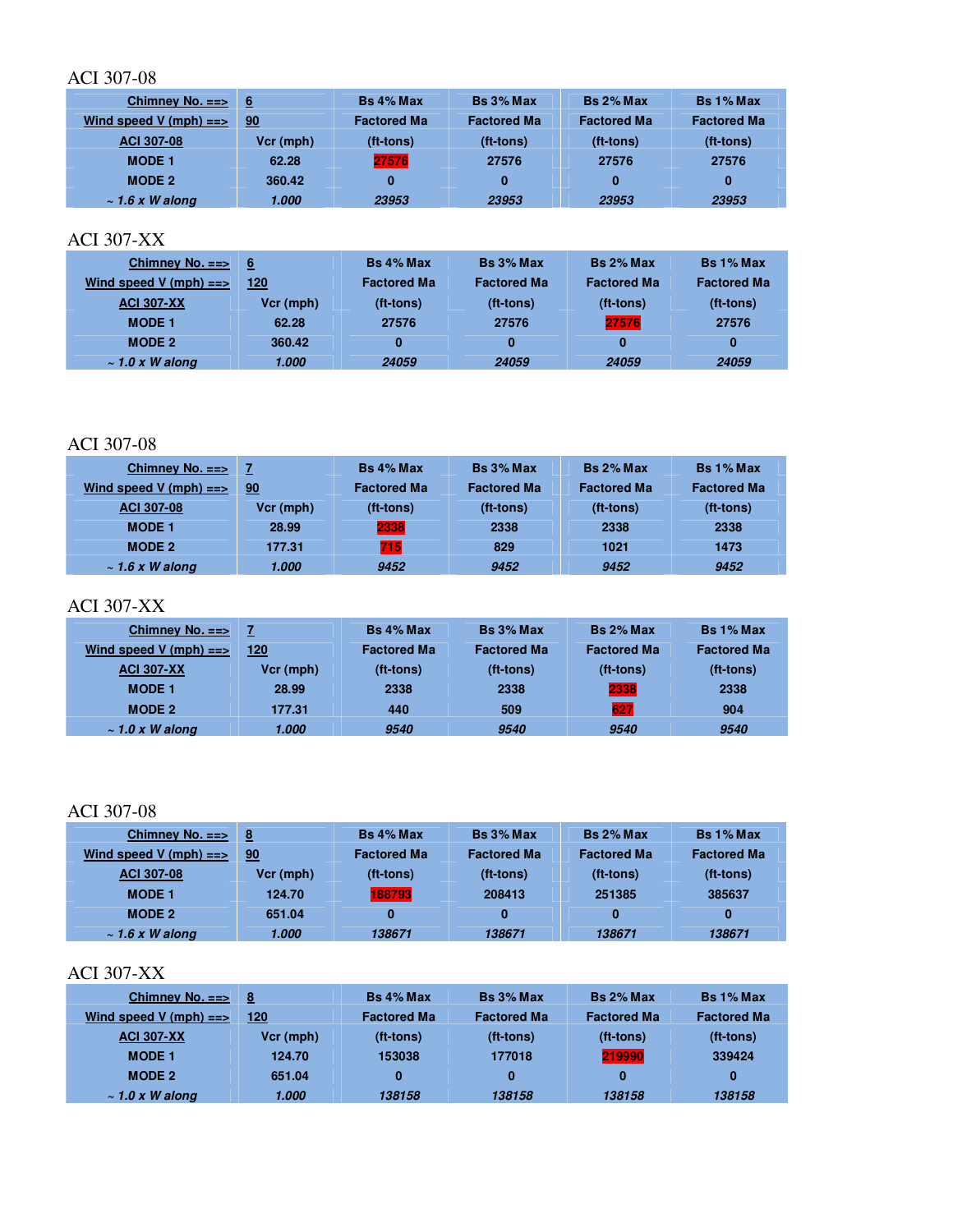| Chimney No. $==$        | ∣9        | Bs 4% Max          | Bs 3% Max          | Bs 2% Max          | Bs 1% Max          |
|-------------------------|-----------|--------------------|--------------------|--------------------|--------------------|
| Wind speed V (mph) $==$ | 90        | <b>Factored Ma</b> | <b>Factored Ma</b> | <b>Factored Ma</b> | <b>Factored Ma</b> |
| <b>ACI 307-08</b>       | Vcr (mph) | (ft-tons)          | (ft-tons)          | (ft-tons)          | (ft-tons)          |
| <b>MODE 1</b>           | 86.22     | 195071             | 195071             | 195071             | 195071             |
| MODE 2                  | 469.21    | 0                  | 0                  | 0                  | 0                  |
| $\sim$ 1.6 x W along    | 1.000     | 93364              | 93364              | 93364              | 93364              |

### ACI 307-XX

| Chimney No. $==$        | - 9       | <b>Bs 4% Max</b>   | Bs 3% Max          | Bs 2% Max          | Bs 1% Max          |
|-------------------------|-----------|--------------------|--------------------|--------------------|--------------------|
| Wind speed V (mph) $==$ | 120       | <b>Factored Ma</b> | <b>Factored Ma</b> | <b>Factored Ma</b> | <b>Factored Ma</b> |
| <b>ACI 307-XX</b>       | Vcr (mph) | (ft-tons)          | (ft-tons)          | (ft-tons)          | (ft-tons)          |
| <b>MODE 1</b>           | 86.22     | 186469             | 186469             | 186469             | 191288             |
| <b>MODE 2</b>           | 469.21    | 0                  | $\bf{0}$           | 0                  | $\bf{0}$           |
| $\sim$ 1.0 x W along    | 1.000     | 93315              | 93315              | 93315              | 93315              |

#### ACI 307-08

| Chimney No. $==$        | 10        | Bs 4% Max          | Bs 3% Max          | Bs 2% Max          | Bs 1% Max          |
|-------------------------|-----------|--------------------|--------------------|--------------------|--------------------|
| Wind speed V (mph) $==$ | 90        | <b>Factored Ma</b> | <b>Factored Ma</b> | <b>Factored Ma</b> | <b>Factored Ma</b> |
| ACI 307-08              | Vcr (mph) | (ft-tons)          | (ft-tons)          | (ft-tons)          | (ft-tons)          |
| <b>MODE 1</b>           | 197.70    | 136675             | 158884             | 197280             | 291421             |
| <b>MODE 2</b>           | 949.21    | 0                  | 0                  | 0                  | 0                  |
| $\sim$ 1.6 x W along    | 1.000     | 448380             | 448380             | 448380             | 448380             |

# ACI 307-XX

| Chimney No. $==$        | 10 <sub>1</sub> | <b>Bs 4% Max</b>   | Bs 3% Max          | Bs 2% Max          | Bs 1% Max          |
|-------------------------|-----------------|--------------------|--------------------|--------------------|--------------------|
| Wind speed V (mph) $==$ | 120             | <b>Factored Ma</b> | <b>Factored Ma</b> | <b>Factored Ma</b> | <b>Factored Ma</b> |
| <b>ACI 307-XX</b>       | Vcr (mph)       | (ft-tons)          | (ft-tons)          | (ft-tons)          | (ft-tons)          |
| <b>MODE 1</b>           | 197.70          | 83752              | 97328              | 120767             | 177990             |
| <b>MODE 2</b>           | 949.21          | 0                  | 0                  | 0                  | 0                  |
| $\sim$ 1.0 x W along    | 1.000           | 445051             | 445051             | 445051             | 445051             |

### ACI 307-08

| Chimney No. $==$        | 11.       | <b>Bs 4% Max</b>   | Bs 3% Max          | Bs 2% Max          | Bs 1% Max          |
|-------------------------|-----------|--------------------|--------------------|--------------------|--------------------|
| Wind speed V (mph) $==$ | 90        | <b>Factored Ma</b> | <b>Factored Ma</b> | <b>Factored Ma</b> | <b>Factored Ma</b> |
| ACI 307-08              | Vcr (mph) | (ft-tons)          | (ft-tons)          | (ft-tons)          | (ft-tons)          |
| <b>MODE 1</b>           | 68.02     | 109598             | 109598             | 109598             | 109598             |
| MODE 2                  | 410.87    | 0                  | 0                  | 0                  | 0                  |
| $\sim$ 1.6 x W along    | 1.000     | 85286              | 85286              | 85286              | 85286              |

| Chimney No. $==$        | 11        | <b>Bs 4% Max</b>   | Bs 3% Max          | Bs 2% Max          | Bs 1% Max          |
|-------------------------|-----------|--------------------|--------------------|--------------------|--------------------|
| Wind speed V (mph) $==$ | 120       | <b>Factored Ma</b> | <b>Factored Ma</b> | <b>Factored Ma</b> | <b>Factored Ma</b> |
| <b>ACI 307-XX</b>       | Vcr (mph) | (ft-tons)          | (ft-tons)          | (ft-tons)          | (ft-tons)          |
| <b>MODE 1</b>           | 68.02     | 109593             | 109593             | 109593             | 109593             |
| <b>MODE 2</b>           | 410.87    | 0                  | 0                  | 0                  | 0                  |
| $\sim$ 1.0 x W along    | 1.000     | 85397              | 85397              | 85397              | 85397              |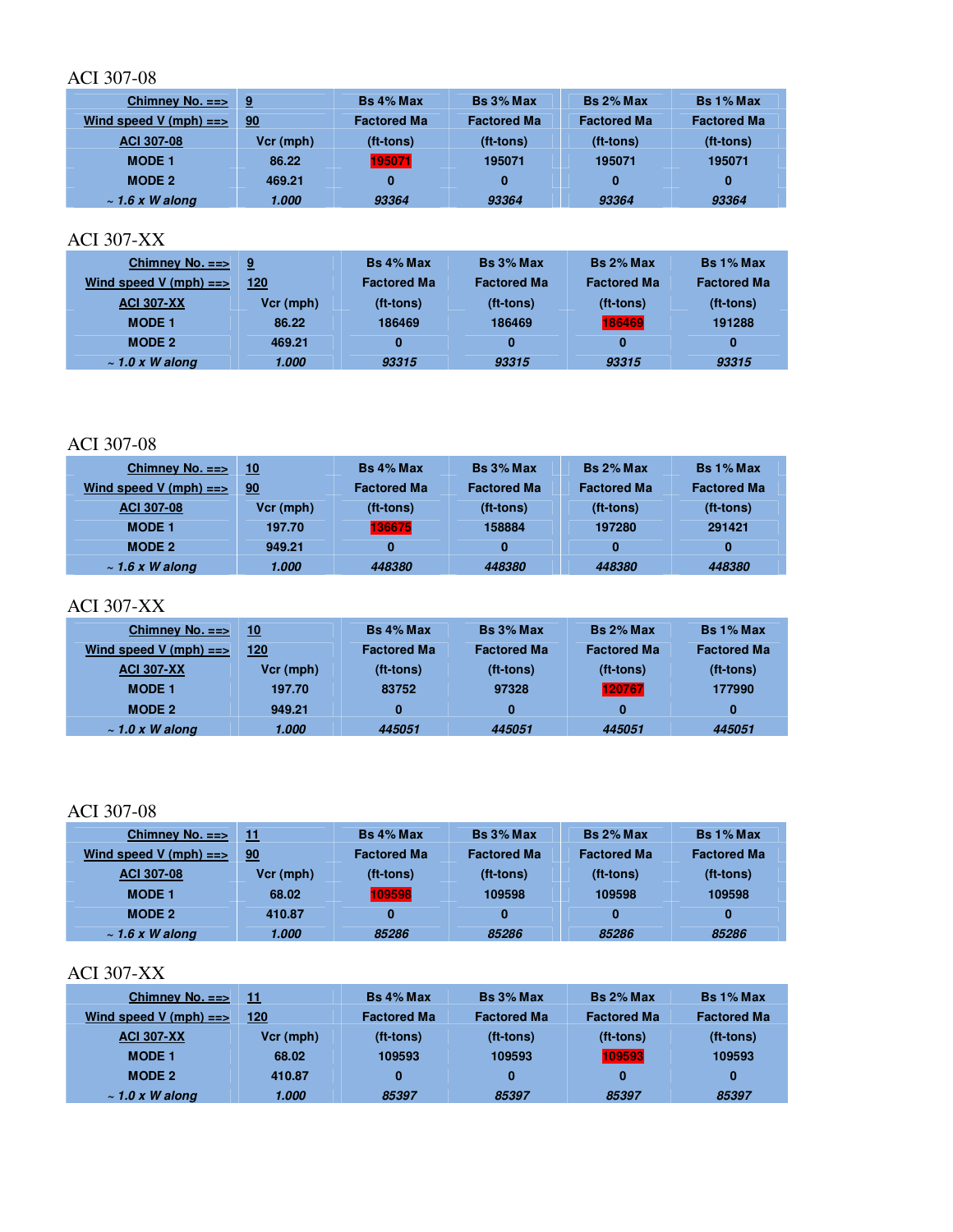| Chimney No. $==$        | 12        | Bs 4% Max          | Bs 3% Max          | Bs 2% Max          | Bs 1% Max          |
|-------------------------|-----------|--------------------|--------------------|--------------------|--------------------|
| Wind speed V (mph) $==$ | 90        | <b>Factored Ma</b> | <b>Factored Ma</b> | <b>Factored Ma</b> | <b>Factored Ma</b> |
| <b>ACI 307-08</b>       | Vcr (mph) | (ft-tons)          | (ft-tons)          | (ft-tons)          | (ft-tons)          |
| <b>MODE 1</b>           | 48.60     | 76959              | 76959              | 76959              | 76959              |
| MODE 2                  | 259.40    | 161                | 187                | 231                | 337                |
| $\sim$ 1.6 x W along    | 1.000     | 124923             | 124923             | 124923             | 124923             |

#### ACI 307-XX

| Chimney No. $==$        | 12        | <b>Bs 4% Max</b>   | Bs 3% Max          | Bs 2% Max          | Bs 1% Max          |
|-------------------------|-----------|--------------------|--------------------|--------------------|--------------------|
| Wind speed V (mph) $==$ | 120       | <b>Factored Ma</b> | <b>Factored Ma</b> | <b>Factored Ma</b> | <b>Factored Ma</b> |
| <b>ACI 307-XX</b>       | Vcr (mph) | (ft-tons)          | (ft-tons)          | (ft-tons)          | (ft-tons)          |
| <b>MODE 1</b>           | 48.60     | 76964              | 76964              | 76964              | 76964              |
| <b>MODE 2</b>           | 259.40    | 51                 | 60                 | 74                 | 107                |
| $\sim$ 1.0 x W along    | 1.000     | 124768             | 124768             | 124768             | 124768             |

#### ACI 307-08

| Chimney No. $==$        | -13       | Bs 4% Max          | Bs 3% Max          | Bs 2% Max          | Bs 1% Max          |
|-------------------------|-----------|--------------------|--------------------|--------------------|--------------------|
| Wind speed V (mph) $==$ | 90        | <b>Factored Ma</b> | <b>Factored Ma</b> | <b>Factored Ma</b> | <b>Factored Ma</b> |
| <b>ACI 307-08</b>       | Vcr (mph) | (ft-tons)          | (ft-tons)          | (ft-tons)          | (ft-tons)          |
| <b>MODE 1</b>           | 68.64     | 314113             | 314113             | 314113             | 314113             |
| MODE 2                  | 378.60    | 0                  | 0                  | 0                  | 0                  |
| $\sim$ 1.6 x W along    | 1.000     | 252780             | 252780             | 252780             | 252780             |

# ACI 307-XX

| Chimney No. $==$        | 13        | <b>Bs</b> 4% Max   | Bs 3% Max          | Bs 2% Max          | Bs 1% Max          |
|-------------------------|-----------|--------------------|--------------------|--------------------|--------------------|
| Wind speed V (mph) $==$ | 120       | <b>Factored Ma</b> | <b>Factored Ma</b> | <b>Factored Ma</b> | <b>Factored Ma</b> |
| <b>ACI 307-XX</b>       | Vcr (mph) | (ft-tons)          | (ft-tons)          | (ft-tons)          | (ft-tons)          |
| <b>MODE 1</b>           | 68.64     | 314110             | 314110             | 314110             | 314110             |
| <b>MODE 2</b>           | 378.60    | $\bf{0}$           | 0                  | 0                  | 0                  |
| $\sim$ 1.0 x W along    | 1.000     | 252186             | 252186             | 252186             | 252186             |

# ACI 307-08

| Chimney No. $==$        | 14        | Bs 4% Max          | Bs 3% Max          | Bs 2% Max          | Bs 1% Max          |
|-------------------------|-----------|--------------------|--------------------|--------------------|--------------------|
| Wind speed V (mph) $==$ | 90        | <b>Factored Ma</b> | <b>Factored Ma</b> | <b>Factored Ma</b> | <b>Factored Ma</b> |
| <b>ACI 307-08</b>       | Vcr (mph) | (ft-tons)          | (ft-tons)          | (ft-tons)          | (ft-tons)          |
| <b>MODE 1</b>           | 41.62     | 79043              | 79043              | 79043              | 79043              |
| <b>MODE 2</b>           | 249.88    | 599                | 695                | 862                | 1263               |
| $\sim$ 1.6 x W along    | 1.000     | 171865             | 171865             | 171865             | 171865             |

| Chimney No. $==$        | 14        | <b>Bs</b> 4% Max   | Bs 3% Max          | <b>Bs 2% Max</b>   | Bs 1% Max          |
|-------------------------|-----------|--------------------|--------------------|--------------------|--------------------|
| Wind speed V (mph) $==$ | 120       | <b>Factored Ma</b> | <b>Factored Ma</b> | <b>Factored Ma</b> | <b>Factored Ma</b> |
| <b>ACI 307-XX</b>       | Vcr (mph) | (ft-tons)          | (ft-tons)          | (ft-tons)          | $(t-tons)$         |
| <b>MODE 1</b>           | 41.62     | 78802              | 78802              | 78802              | 78802              |
| <b>MODE 2</b>           | 249.88    | 219                | 254                | 314                | 460                |
| $\sim$ 1.0 x W along    | 1.000     | 171927             | 171927             | 171927             | 171927             |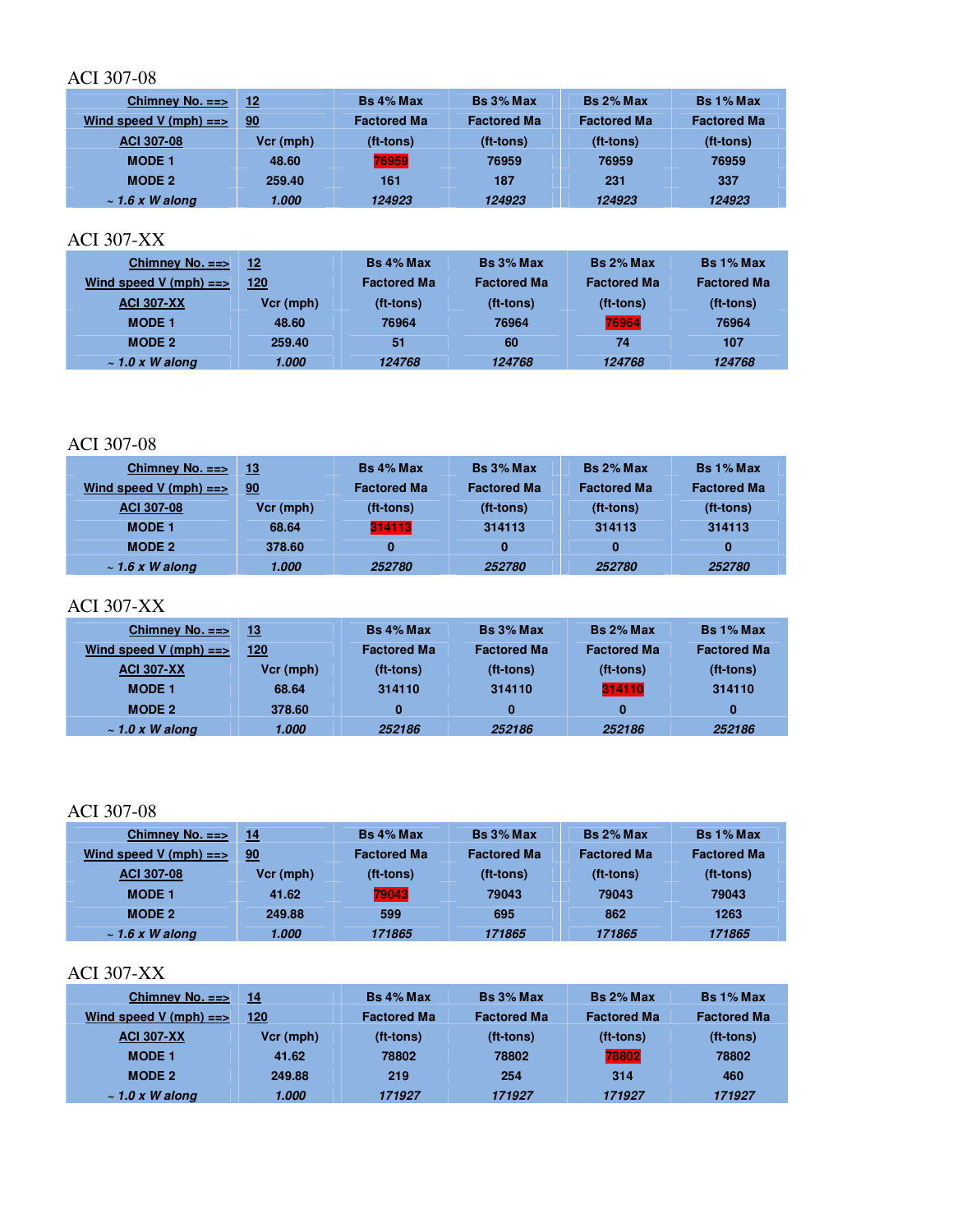| Chimney No. $==$        | 15        | Bs 4% Max          | Bs 3% Max          | Bs 2% Max          | Bs 1% Max          |
|-------------------------|-----------|--------------------|--------------------|--------------------|--------------------|
| Wind speed V (mph) $==$ | 90        | <b>Factored Ma</b> | <b>Factored Ma</b> | <b>Factored Ma</b> | <b>Factored Ma</b> |
| ACI 307-08              | Vcr (mph) | (ft-tons)          | (ft-tons)          | (ft-tons)          | (ft-tons)          |
| <b>MODE 1</b>           | 65.23     | 484675             | 484675             | 484675             | 484675             |
| <b>MODE 2</b>           | 401.95    | 0                  | 0                  | 0                  | 0                  |
| $\sim$ 1.6 x W along    | 1.000     | 433624             | 433624             | 433624             | 433624             |

### ACI 307-XX

| Chimney No. $==$        | 15        | $Bs$ 4% Max        | Bs 3% Max          | Bs 2% Max          | Bs 1% Max          |
|-------------------------|-----------|--------------------|--------------------|--------------------|--------------------|
| Wind speed V (mph) $==$ | 120       | <b>Factored Ma</b> | <b>Factored Ma</b> | <b>Factored Ma</b> | <b>Factored Ma</b> |
| <b>ACI 307-XX</b>       | Vcr (mph) | (ft-tons)          | (ft-tons)          | (ft-tons)          | $(t - t)$          |
| <b>MODE 1</b>           | 65.23     | 482939             | 482939             | 482939             | 482939             |
| MODE 2                  | 401.95    | 0                  | $\bf{0}$           | 0                  | $\bf{0}$           |
| $\sim$ 1.0 x W along    | 1.000     | 432451             | 432451             | 432451             | 432451             |

#### ACI 307-08

| Chimney No. $==$        | 16        | Bs 4% Max          | Bs 3% Max          | Bs 2% Max          | Bs 1% Max          |
|-------------------------|-----------|--------------------|--------------------|--------------------|--------------------|
| Wind speed V (mph) $==$ | 90        | <b>Factored Ma</b> | <b>Factored Ma</b> | <b>Factored Ma</b> | <b>Factored Ma</b> |
| <b>ACI 307-08</b>       | Vcr (mph) | (ft-tons)          | (ft-tons)          | (ft-tons)          | (ft-tons)          |
| <b>MODE 1</b>           | 29.79     | 48766              | 48766              | 48766              | 48766              |
| MODE 2                  | 173.86    | 48030              | 55888              | 69533              | 103414             |
| $\sim$ 1.6 x W along    | 1.000     | 228141             | 228141             | 228141             | 228141             |

# ACI 307-XX

| Chimney No. $==$        | 16 <sub>1</sub> | <b>Bs 4% Max</b>   | Bs 3% Max          | Bs 2% Max          | Bs 1% Max          |
|-------------------------|-----------------|--------------------|--------------------|--------------------|--------------------|
| Wind speed V (mph) $==$ | 120             | <b>Factored Ma</b> | <b>Factored Ma</b> | <b>Factored Ma</b> | <b>Factored Ma</b> |
| <b>ACI 307-XX</b>       | Vcr (mph)       | (ft-tons)          | (ft-tons)          | (ft-tons)          | $(t - t)$          |
| <b>MODE 1</b>           | 29.79           | 48769              | 48769              | 48769              | 48769              |
| <b>MODE 2</b>           | 173.86          | 35112              | 40836              | 50752              | 75210              |
| $\sim$ 1.0 x W along    | 1.000           | 227863             | 227863             | 227863             | 227863             |

### ACI 307-08

| Chimney No. $==$        | 17        | Bs 4% Max          | Bs 3% Max          | Bs 2% Max          | <b>Bs 1% Max</b>   |
|-------------------------|-----------|--------------------|--------------------|--------------------|--------------------|
| Wind speed V (mph) $==$ | 90        | <b>Factored Ma</b> | <b>Factored Ma</b> | <b>Factored Ma</b> | <b>Factored Ma</b> |
| <b>ACI 307-08</b>       | Vcr (mph) | (ft-tons)          | (ft-tons)          | (ft-tons)          | (ft-tons)          |
| <b>MODE 1</b>           | 30.72     | 124096             | 124096             | 124096             | 124096             |
| <b>MODE 2</b>           | 147.11    | 215714             | 249902             | 311612             | 485226             |
| $\sim$ 1.6 x W along    | 1.000     | 590717             | 590717             | 590717             | 590717             |

| Chimney No. $==$        | 17        | <b>Bs</b> 4% Max   | <b>Bs 3% Max</b>   | Bs 2% Max          | Bs 1% Max          |
|-------------------------|-----------|--------------------|--------------------|--------------------|--------------------|
| Wind speed V (mph) $==$ | 120       | <b>Factored Ma</b> | <b>Factored Ma</b> | <b>Factored Ma</b> | <b>Factored Ma</b> |
| <b>ACI 307-XX</b>       | Vcr (mph) | (ft-tons)          | (ft-tons)          | (ft-tons)          | (ft-tons)          |
| <b>MODE 1</b>           | 30.72     | 124259             | 124259             | 124259             | 124259             |
| MODE 2                  | 147.11    | 184424             | 215503             | 270532             | 415421             |
| $\sim$ 1.0 x W along    | 1.000     | 587223             | 587223             | 587223             | 587223             |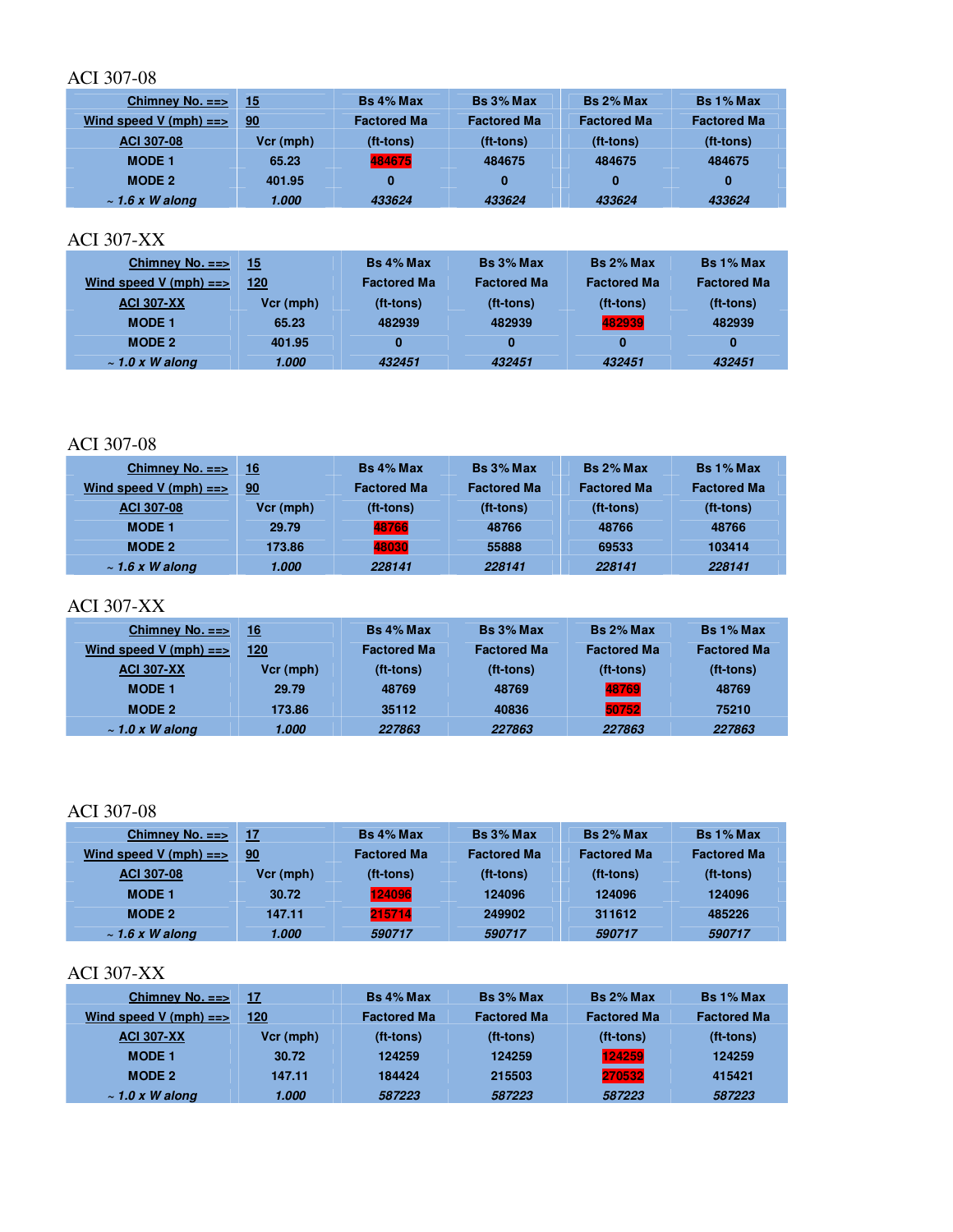| Chimney No. $==$        | 18        | $Bs$ 4% Max        | Bs 3% Max          | $Bs 2%$ Max        | Bs 1% Max          |
|-------------------------|-----------|--------------------|--------------------|--------------------|--------------------|
| Wind speed V (mph) $==$ | 90        | <b>Factored Ma</b> | <b>Factored Ma</b> | <b>Factored Ma</b> | <b>Factored Ma</b> |
| <b>ACI 307-08</b>       | Vcr (mph) | (ft-tons)          | (ft-tons)          | (ft-tons)          | (ft-tons)          |
| <b>MODE 1</b>           | 25.12     | 70038              | 70038              | 70038              | 70038              |
| <b>MODE 2</b>           | 118.27    | 320843             | 320843             | 324625             | 420821             |
| $\sim$ 1.6 x W along    | 1.000     | 528896             | 528896             | 528896             | 528896             |

### ACI 307-XX

| Chimney No. $==$        | 18        | Bs 4% Max          | Bs 3% Max          | Bs 2% Max          | Bs 1% Max          |
|-------------------------|-----------|--------------------|--------------------|--------------------|--------------------|
| Wind speed V (mph) $==$ | 120       | <b>Factored Ma</b> | <b>Factored Ma</b> | <b>Factored Ma</b> | <b>Factored Ma</b> |
| <b>ACI 307-XX</b>       | Vcr (mph) | (ft-tons)          | (ft-tons)          | (ft-tons)          | $(t - t)$          |
| <b>MODE 1</b>           | 25.12     | 70043              | 70043              | 70043              | 70043              |
| MODE 2                  | 118.27    | 240168             | 240312             | 274093             | 395256             |
| $\sim$ 1.0 x W along    | 1.000     | 525873             | 525873             | 525873             | 525873             |

#### ACI 307-08

| Chimney No. $==$        | -19       | Bs 4% Max          | Bs 3% Max          | Bs 2% Max          | Bs 1% Max          |
|-------------------------|-----------|--------------------|--------------------|--------------------|--------------------|
| Wind speed V (mph) $==$ | 90        | <b>Factored Ma</b> | <b>Factored Ma</b> | <b>Factored Ma</b> | <b>Factored Ma</b> |
| ACI 307-08              | Vcr (mph) | (ft-tons)          | (ft-tons)          | (ft-tons)          | (ft-tons)          |
| <b>MODE 1</b>           | 36.26     | 253603             | 253603             | 253603             | 253603             |
| <b>MODE 2</b>           | 187.46    | 155727             | 181515             | 226650             | 341357             |
| $\sim$ 1.6 x W along    | 1.000     | 772885             | 772885             | 772885             | 772885             |

# ACI 307-XX

| Chimney No. $==$        | 19        | <b>Bs</b> 4% Max   | Bs 3% Max          | Bs 2% Max          | Bs 1% Max          |
|-------------------------|-----------|--------------------|--------------------|--------------------|--------------------|
| Wind speed V (mph) $==$ | 120       | <b>Factored Ma</b> | <b>Factored Ma</b> | <b>Factored Ma</b> | <b>Factored Ma</b> |
| <b>ACI 307-XX</b>       | Vcr (mph) | (ft-tons)          | (ft-tons)          | (ft-tons)          | (ft-tons)          |
| <b>MODE 1</b>           | 36.26     | 252691             | 252691             | 252691             | 252691             |
| <b>MODE 2</b>           | 187.46    | 110078             | 128229             | 159909             | 239750             |
| $\sim$ 1.0 x W along    | 1.000     | 768559             | 768559             | 768559             | 768559             |

### ACI 307-08

| Chimney No. $==$        | 20        | <b>Bs 4% Max</b>   | Bs 3% Max          | Bs 2% Max          | Bs 1% Max          |
|-------------------------|-----------|--------------------|--------------------|--------------------|--------------------|
| Wind speed V (mph) $==$ | 90        | <b>Factored Ma</b> | <b>Factored Ma</b> | <b>Factored Ma</b> | <b>Factored Ma</b> |
| ACI 307-08              | Vcr (mph) | (ft-tons)          | (ft-tons)          | (ft-tons)          | (ft-tons)          |
| <b>MODE 1</b>           | 27.13     | 118465             | 118465             | 118465             | 118465             |
| MODE 2                  | 129.68    | 401900             | 401900             | 449854             | 660053             |
| $\sim$ 1.6 x W along    | 1.000     | 762482             | 762482             | 762482             | 762482             |

| Chimney No. $==$        | 20        | <b>Bs</b> 4% Max   | Bs 3% Max          | Bs 2% Max          | Bs 1% Max          |
|-------------------------|-----------|--------------------|--------------------|--------------------|--------------------|
| Wind speed V (mph) $==$ | 120       | <b>Factored Ma</b> | <b>Factored Ma</b> | <b>Factored Ma</b> | <b>Factored Ma</b> |
| <b>ACI 307-XX</b>       | Vcr (mph) | (ft-tons)          | (ft-tons)          | (ft-tons)          | (ft-tons)          |
| <b>MODE 1</b>           | 27.13     | 118397             | 118397             | 118397             | 118397             |
| MODE 2                  | 129.68    | 282682             | 320185             | 388409             | 613501             |
| $\sim$ 1.0 x W along    | 1.000     | 757650             | 757650             | 757650             | 757650             |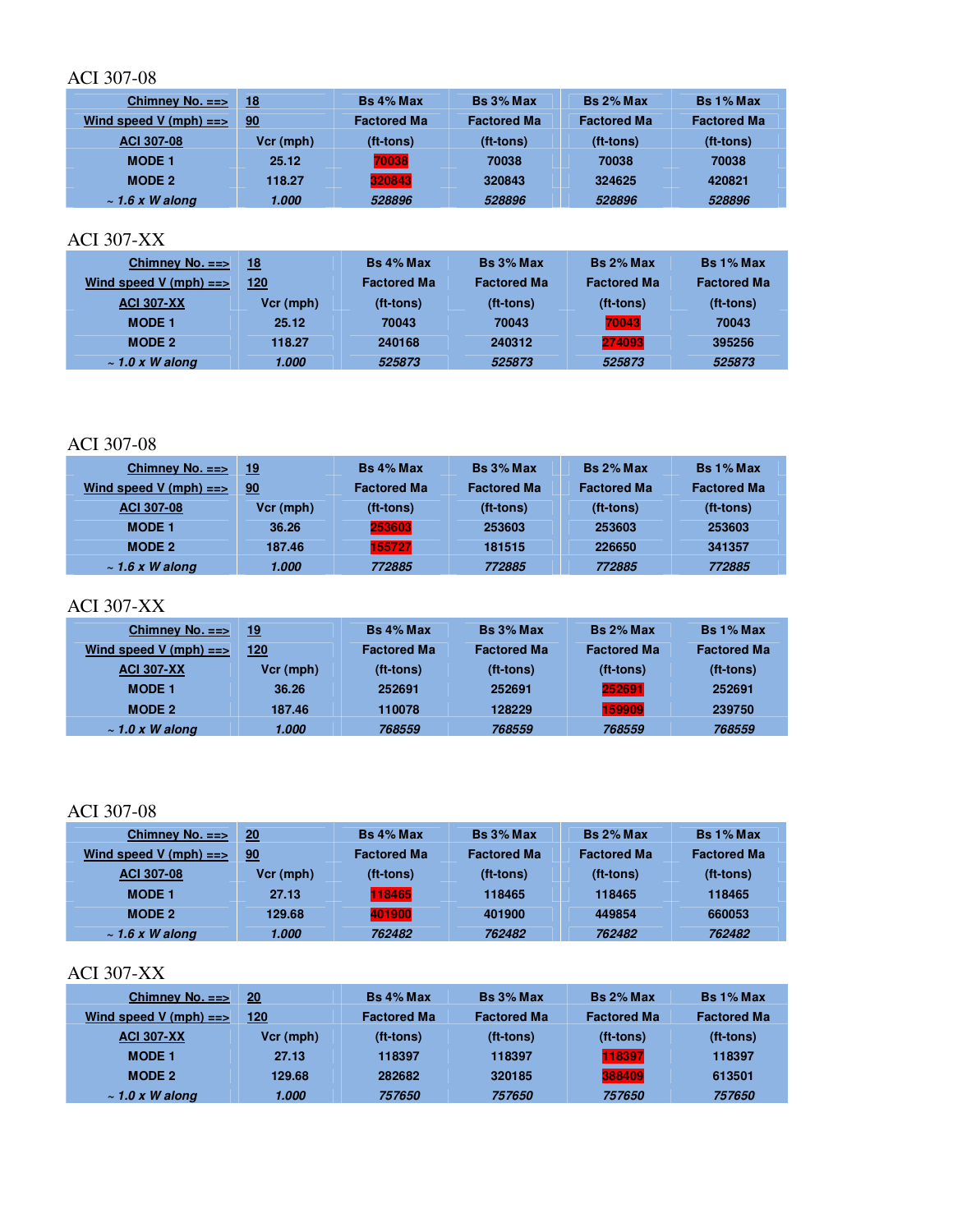# **ACI 308-98 Sample Chimneys listed on page 307R-7 of ACI 307-98**

#### ACI 307-08

| Chimney No. $==$        | $2 - 98$  | Bs 4% Max          | Bs 3% Max          | Bs 2% Max          | Bs 1% Max          |
|-------------------------|-----------|--------------------|--------------------|--------------------|--------------------|
| Wind speed V (mph) $==$ | 90        | <b>Factored Ma</b> | <b>Factored Ma</b> | <b>Factored Ma</b> | <b>Factored Ma</b> |
| <b>ACI 307-08</b>       | Vcr (mph) | (ft-tons)          | (ft-tons)          | (ft-tons)          | (ft-tons)          |
| <b>MODE 1</b>           | 71.46     | 32737              | 32737              | 32737              | 32737              |
| MODE 2                  | 445.68    | 0                  | 0                  | 0                  | 0                  |
| $\sim$ 1.6 x W along    | 1.000     | 21760              | 21760              | 21760              | 21760              |

#### ACI 307-XX

| Chimney No. $==$        | $2 - 98$  | <b>Bs 4% Max</b>   | Bs 3% Max          | Bs 2% Max          | <b>Bs 1% Max</b>   |
|-------------------------|-----------|--------------------|--------------------|--------------------|--------------------|
| Wind speed V (mph) $==$ | 120       | <b>Factored Ma</b> | <b>Factored Ma</b> | <b>Factored Ma</b> | <b>Factored Ma</b> |
| <b>ACI 307-XX</b>       | Vcr (mph) | (ft-tons)          | (ft-tons)          | (ft-tons)          | (ft-tons)          |
| <b>MODE 1</b>           | 71.46     | 32247              | 32247              | 32247              | 32247              |
| MODE 2                  | 445.68    | 0                  | 0                  | 0                  | 0                  |
| $\sim$ 1.0 x W along    | 1.000     | 21889              | 21889              | 21889              | 21889              |

#### ACI 307-08

| Chimney No. $==$        | 4-98      | Bs 4% Max          | Bs 3% Max          | Bs 2% Max          | <b>Bs 1% Max</b>   |
|-------------------------|-----------|--------------------|--------------------|--------------------|--------------------|
| Wind speed V (mph) $==$ | 90        | <b>Factored Ma</b> | <b>Factored Ma</b> | <b>Factored Ma</b> | <b>Factored Ma</b> |
| <b>ACI 307-08</b>       | Vcr (mph) | (ft-tons)          | (ft-tons)          | (ft-tons)          | (ft-tons)          |
| <b>MODE 1</b>           | 32.32     | 9709               | 9709               | 9709               | 9709               |
| MODE 2                  | 189.98    | 2239               | 2597               | 3211               | 4675               |
| $\sim$ 1.6 x W along    | 1.000     | 33924              | 33924              | 33924              | 33924              |

#### ACI 307-XX

| Chimney No. $==$        | 4-98      | <b>Bs 4% Max</b>   | Bs 3% Max          | Bs 2% Max          | Bs 1% Max          |
|-------------------------|-----------|--------------------|--------------------|--------------------|--------------------|
| Wind speed V (mph) $==$ | 120       | <b>Factored Ma</b> | <b>Factored Ma</b> | <b>Factored Ma</b> | <b>Factored Ma</b> |
| <b>ACI 307-XX</b>       | Vcr (mph) | (ft-tons)          | (ft-tons)          | (ft-tons)          | (ft-tons)          |
| <b>MODE 1</b>           | 32.32     | 9711               | 9711               | 9711               | 9711               |
| <b>MODE 2</b>           | 189.98    | 1322               | 1533               | 1894               | 2755               |
| $\sim$ 1.0 x W along    | 1.000     | 34078              | 34078              | 34078              | 34078              |

# ACI 307-08

| Chimney No. $==$        | $6 - 98$  | Bs 4% Max          | Bs 3% Max          | Bs 2% Max          | <b>Bs 1% Max</b>   |
|-------------------------|-----------|--------------------|--------------------|--------------------|--------------------|
| Wind speed V (mph) $==$ | 90        | <b>Factored Ma</b> | <b>Factored Ma</b> | <b>Factored Ma</b> | <b>Factored Ma</b> |
| <b>ACI 307-08</b>       | Vcr (mph) | (ft-tons)          | (ft-tons)          | (ft-tons)          | (ft-tons)          |
| <b>MODE 1</b>           | 79.26     | 215136             | 215136             | 215136             | 215136             |
| <b>MODE 2</b>           | 468.93    | $\bf{0}$           | 0                  | 0                  | 0                  |
| $\sim$ 1.6 x W along    | 1.000     | 123443             | 123443             | 123443             | 123443             |

| Chimney No. $==$        | $6 - 98$    | <b>Bs</b> 4% Max   | Bs 3% Max          | Bs 2% Max          | Bs 1% Max          |
|-------------------------|-------------|--------------------|--------------------|--------------------|--------------------|
| Wind speed V (mph) $==$ | 120         | <b>Factored Ma</b> | <b>Factored Ma</b> | <b>Factored Ma</b> | <b>Factored Ma</b> |
| <b>ACI 307-XX</b>       | $Vcr$ (mph) | (ft-tons)          | (ft-tons)          | (ft-tons)          | (ft-tons)          |
| <b>MODE 1</b>           | 79.26       | 214807             | 214807             | 214807             | 214807             |
| MODE 2                  | 468.93      | 0                  | 0                  | 0                  | 0                  |
| $\sim$ 1.0 x W along    | 1.000       | 123417             | 123417             | 123417             | 123417             |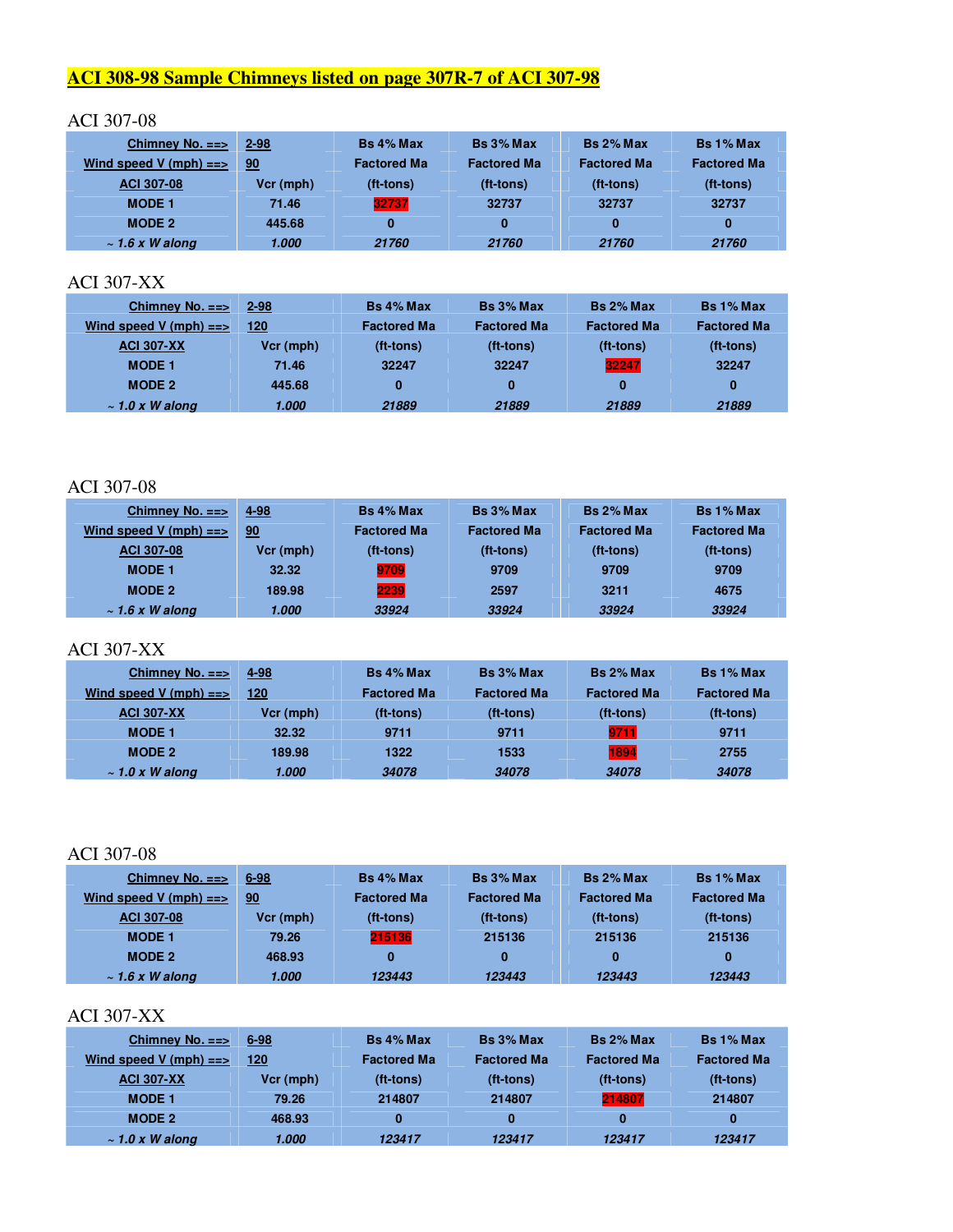| Chimney No. $==$        | 7-98      | Bs 4% Max          | Bs 3% Max          | Bs 2% Max          | Bs 1% Max          |
|-------------------------|-----------|--------------------|--------------------|--------------------|--------------------|
| Wind speed V (mph) $==$ | 90        | <b>Factored Ma</b> | <b>Factored Ma</b> | <b>Factored Ma</b> | <b>Factored Ma</b> |
| <b>ACI 307-08</b>       | Vcr (mph) | (ft-tons)          | (ft-tons)          | (ft-tons)          | (ft-tons)          |
| <b>MODE 1</b>           | 83.12     | 311675             | 311675             | 311675             | 311675             |
| <b>MODE 2</b>           | 476.37    | 0                  | 0                  | 0                  | 0                  |
| $\sim$ 1.6 x W along    | 1.000     | 163913             | 163913             | 163913             | 163913             |

### ACI 307-XX

| Chimney No. $==$        | 7-98      | $Bs$ 4% Max        | Bs 3% Max          | Bs 2% Max          | Bs 1% Max          |
|-------------------------|-----------|--------------------|--------------------|--------------------|--------------------|
| Wind speed V (mph) $==$ | 120       | <b>Factored Ma</b> | <b>Factored Ma</b> | <b>Factored Ma</b> | <b>Factored Ma</b> |
| <b>ACI 307-XX</b>       | Vcr (mph) | (ft-tons)          | (ft-tons)          | (ft-tons)          | $(t-tons)$         |
| <b>MODE 1</b>           | 83.12     | 311415             | 311415             | 311415             | 311415             |
| MODE 2                  | 476.37    | 0                  | 0                  | 0                  | 0                  |
| $\sim$ 1.0 x W along    | 1.000     | 163637             | 163637             | 163637             | 163637             |

#### ACI 307-08

| Chimney No. $==$        | $8 - 98$  | Bs 4% Max          | Bs 3% Max          | Bs 2% Max          | Bs 1% Max          |
|-------------------------|-----------|--------------------|--------------------|--------------------|--------------------|
| Wind speed V (mph) $==$ | 90        | <b>Factored Ma</b> | <b>Factored Ma</b> | <b>Factored Ma</b> | <b>Factored Ma</b> |
| ACI 307-08              | Vcr (mph) | (ft-tons)          | (ft-tons)          | (ft-tons)          | (ft-tons)          |
| <b>MODE 1</b>           | 49.42     | 81726              | 81726              | 81726              | 81726              |
| MODE 2                  | 264.67    | 102                | 119                | 147                | 215                |
| $\sim$ 1.6 x W along    | 1.000     | 124671             | 124671             | 124671             | 124671             |

# ACI 307-XX

| Chimney No. $==$        | 8-98      | <b>Bs 4% Max</b>   | Bs 3% Max          | Bs 2% Max          | Bs 1% Max          |
|-------------------------|-----------|--------------------|--------------------|--------------------|--------------------|
| Wind speed V (mph) $==$ | 120       | <b>Factored Ma</b> | <b>Factored Ma</b> | <b>Factored Ma</b> | <b>Factored Ma</b> |
| <b>ACI 307-XX</b>       | Vcr (mph) | (ft-tons)          | (ft-tons)          | (ft-tons)          | $(t - t)$          |
| <b>MODE 1</b>           | 49.42     | 81616              | 81616              | 81616              | 81616              |
| <b>MODE 2</b>           | 264.67    | 31                 | 36                 | 44                 | 64                 |
| $\sim$ 1.0 x W along    | 1.000     | 124498             | 124498             | 124498             | 124498             |

# ACI 307-08

| Chimney No. $==$        | $9 - 98$  | Bs 4% Max          | Bs 3% Max          | Bs 2% Max          | Bs 1% Max          |
|-------------------------|-----------|--------------------|--------------------|--------------------|--------------------|
| Wind speed V (mph) $==$ | 90        | <b>Factored Ma</b> | <b>Factored Ma</b> | <b>Factored Ma</b> | <b>Factored Ma</b> |
| <b>ACI 307-08</b>       | Vcr (mph) | (ft-tons)          | (ft-tons)          | (ft-tons)          | (ft-tons)          |
| <b>MODE 1</b>           | 102.98    | 681033             | 681033             | 681033             | 783132             |
| <b>MODE 2</b>           | 621.91    | 0                  | 0                  |                    | 0                  |
| $\sim$ 1.6 x W along    | 1.000     | 297370             | 297370             | 297370             | 297370             |

| Chimney No. $==$        | $9 - 98$  | <b>Bs</b> 4% Max   | Bs 3% Max          | Bs 2% Max          | Bs 1% Max          |
|-------------------------|-----------|--------------------|--------------------|--------------------|--------------------|
| Wind speed V (mph) $==$ | 120       | <b>Factored Ma</b> | <b>Factored Ma</b> | <b>Factored Ma</b> | <b>Factored Ma</b> |
| <b>ACI 307-XX</b>       | Vcr (mph) | (ft-tons)          | (ft-tons)          | (ft-tons)          | (ft-tons)          |
| <b>MODE 1</b>           | 102.98    | 539696             | 539696             | 555804             | 731172             |
| MODE 2                  | 621.91    | 0                  | 0                  | 0                  | 0                  |
| $\sim$ 1.0 x W along    | 1.000     | 296599             | 296599             | 296599             | 296599             |